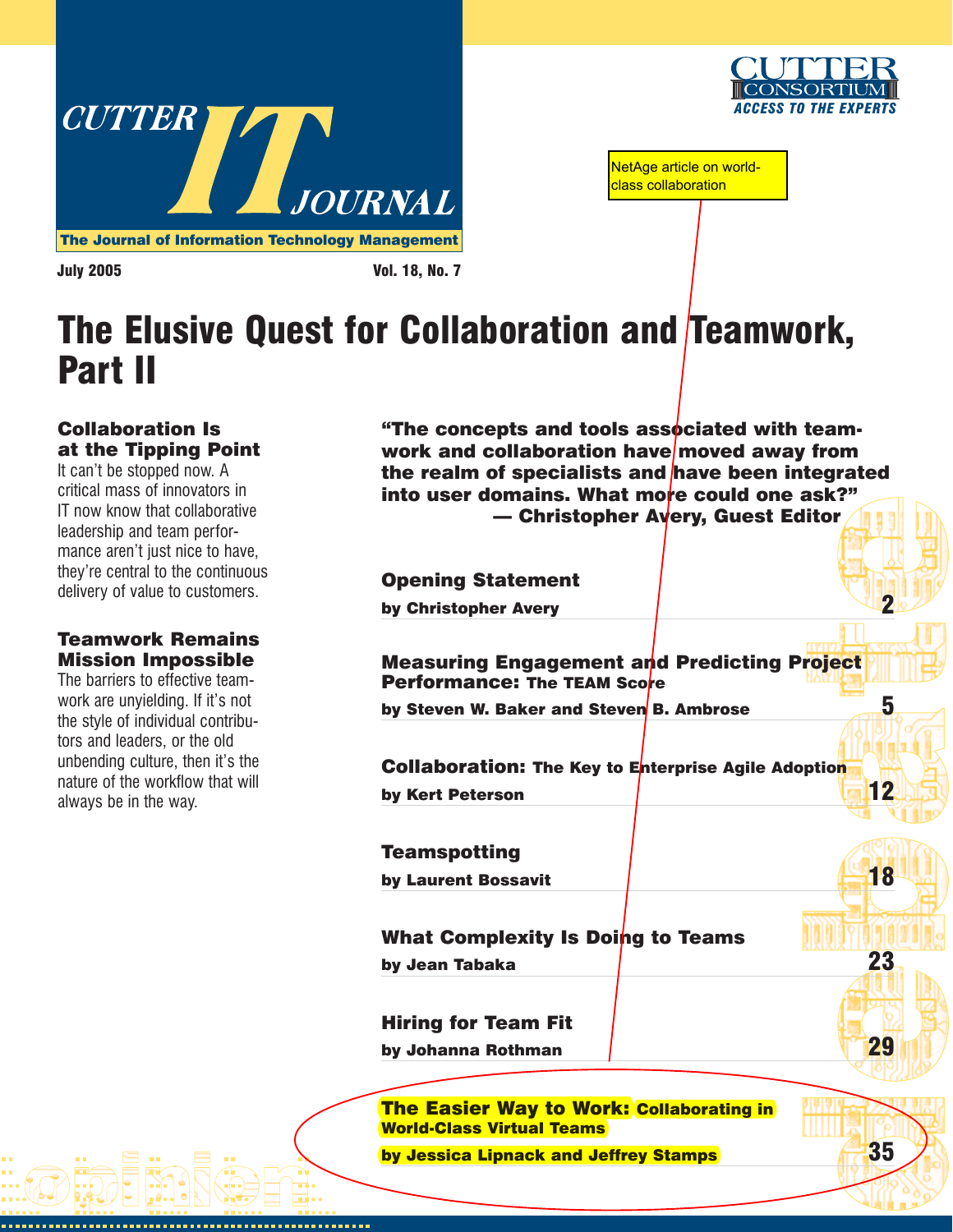

# The Easier Way to Work: Collaborating in World-Class Virtual Teams

# by Jessica Lipnack and Jeffrey Stamps

## THE SCALE OF CHANGE

Rolling with waves of change is standard motion for 21st-century businesses. Just as one effort gets underway to meet a looming challenge, a bigger one roils up behind, ready to subsume it. Internal dynamics respond to global pressures, bringing even more change, more rapidly.

On the very large scale, organizations can't dodge the change technology drives. First, globalization reconfigures enterprises. Then, localization redefines work to fit diverse home circumstances as accountability and responsibility migrate down the chain and out through the functions. Virtualization, the newest large-scale trend in organizational agility, enables unprecedented collaboration.

In the pantheon of change, virtualization is enormous, and, while centuries in the making, it's happening very quickly. The world is 50 years into the Information Age, but only 10 years into the Internet Age. Many organizations were founded when hierarchy and bureaucracy were in their prime. Perfectly adapted to the height of the industrial economy, they ascended many levels and multiplied across myriad specialties. The best bureaucracies *were* the best

companies. As the Information Age dawned, developed, and finally reached critical mass in the second half of the 1990s, organizational structures have had to evolve to look more and more like networks.

The networked organization is coming of age, visible in corporate blueprints that link geographies within and between regions while respecting cultural, economic, and legal realities. People thread through the system at all levels in these new organizations, and teams — often global, usually virtual — are everywhere, encompassing everyone from senior executives to front-line employees.

Practically speaking, most reorganizations look worse on paper than they turn out to be in practice. Usually people stay where they are, but management shrinks a layer or two. Accountability and decision making push down to their logical locales; coordination and oversight move up and usually physically away to executives. Communications and computer technology make this organizational hat trick possible, but morenetworked organizations are the *sine qua non*. Companies that learn to hitch their new technologies to their new organizations gain lasting

advantage. In a phrase, they're easier to work in.

Ah, but. There is internal war possible at any moment. In these new distributed organizations, the ageold tension between independence and interdependence brews. Typically, reorganizations try to strike a new balance between them. But more of one means less of the other, and more typically than not, this usually means more power to the center. Consolidation of interdependence is at the expense of independence for individuals and teams.

Networks are different. They require more of both. The trick is to increase both together have more local power, more independence by business, function, project, and person — while at the same time increasing the interdependence and the coordination that align through common purpose.

Flexible interdependence won't just happen without the right organizational design and thick-skinned champions. Distributed groups can be effective and efficient only when global work becomes the norm. This part is not easy. Under the stress of distance and differences, people must work together as well as they typically do in face-to-face

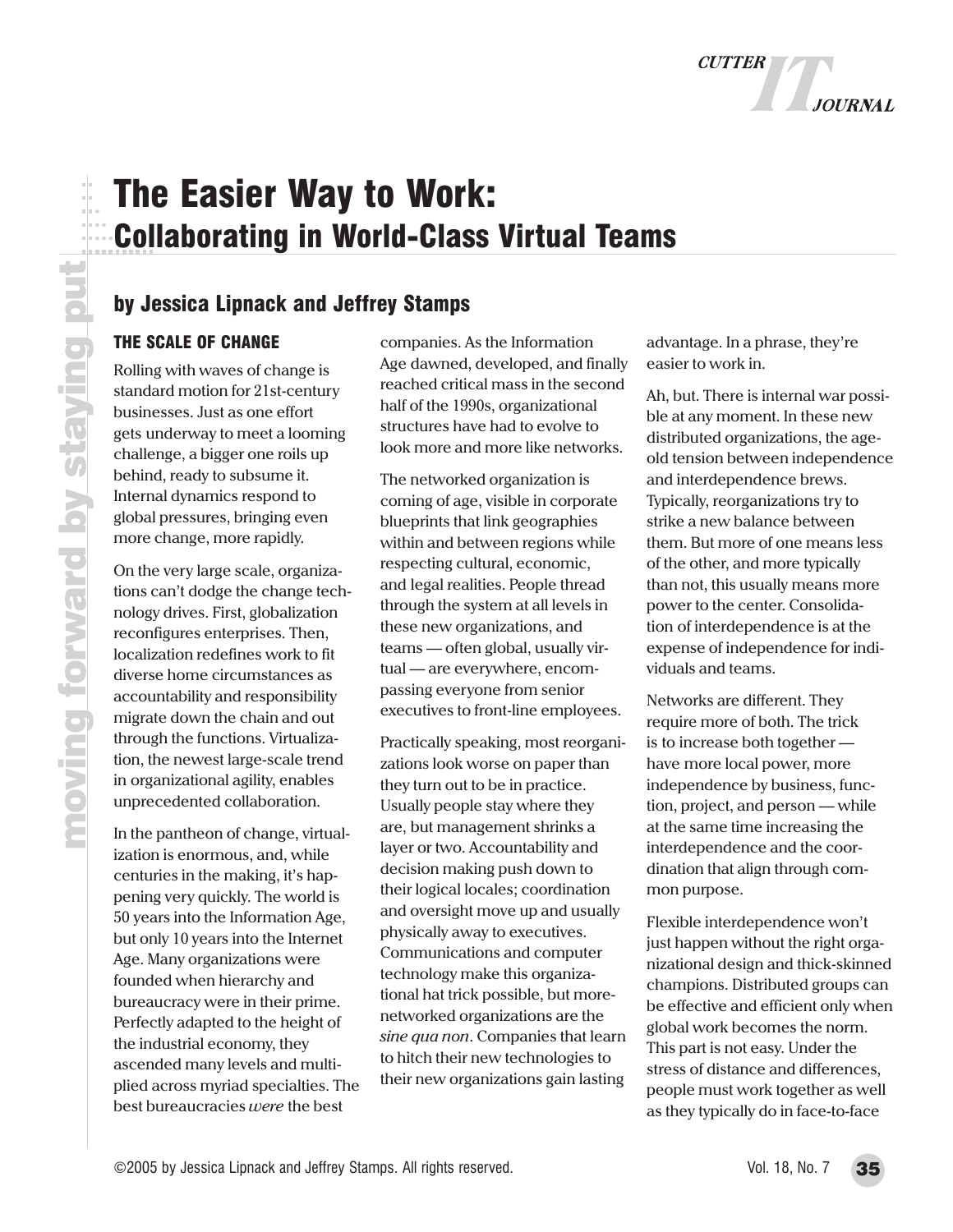

groups. The true promise of virtual work in global structures is rich: people working together at unprecedented levels of capability and innovation. It's efficient, and people don't necessarily have to leave home much. The way forward to achieving these benefits is through world-class collaboration.

Focus only on the people aspects without support from new technology, and, well, you might as well book another flight.

#### WORLD-CLASS COLLABORATION

At many enterprises around the world, collaboration is the oneword label for a big idea: "people working together better," as one energy company calls its program. In many firms, collaboration projects revolve around technology, implying use of real-time tools, such as teleconferences, Web conferencing, and instant messaging (IM), and enduring tools, such as data repositories, online threaded discussions, and knowledge management systems. Both support work at a distance.

For the networked enterprise, traditional restrictions of time and space no longer apply. New rules of communications physics are being written. People work together while apart in previously undreamed-of ways. While technology is the driver, it's the ability of people to embrace and adapt to the

opportunities that determines success. On the people side of collaboration, *cooperation* is the hidden key to realizing the value of working together better.

Much effort is required to develop a world-class culture for collaborative working. People need a virtual means to get to know and learn from one another. They have to master new ways to learn — many new ways to learn. Most of all, world-class performance requires exceptional teamwork in every way: individuals working together to achieve shared goals, both the goals that move local efforts forward as well as those that align with global objectives.

Our organizational strategy has an implied belief; namely, that people reach higher levels of performance by working together more closely, more consistently, through greater collaboration among increasingly diverse people. To do this requires complex structures linked by cross-boundary, cross-cultural, and cross-disciplinary cooperation of unprecedented intensity.

World-class collaboration relies on the "twin pillars of collaboration": people and tools. Throw new technology at people without the right culture and behaviors, and watch it flop. Focus only on the people aspects without support from new technology, and, well, you might as well book another flight.

Just as companies invest in assets and information technologies, so must they intentionally invest in the "people" processes that

encourage cooperation across boundaries. Cooperation releases creativity, which translates into competitiveness.

*Cooperate internally to compete externally.*

#### WHAT CAN WE LEARN FROM "FAR-FLUNG TEAMS"?

In 2003, the Society for Information Management, two university professors, and our company, NetAge, collaborated to study best practices in "far-flung" teams. Ann Majchrzak, professor of information systems at the University of Southern California's Marshall School of Business, and Arvind Malhotra, assistant professor of information technology and e-commerce at the University of North Carolina's Kenan-Flagler Business School, designed and conducted the study, which involved 54 heterogeneous teams in 26 companies. Two distinguishing features of these teams were that they didn't perform their core work in person and their members changed over time. Our role was to connect the researchers with teams that wanted to participate in the study and to jointly analyze the results [1].

Majchrzak and Malhotra posed questions in two general areas people and tools:

- What management practices were critical?
- **No. 3** What technology features were critical?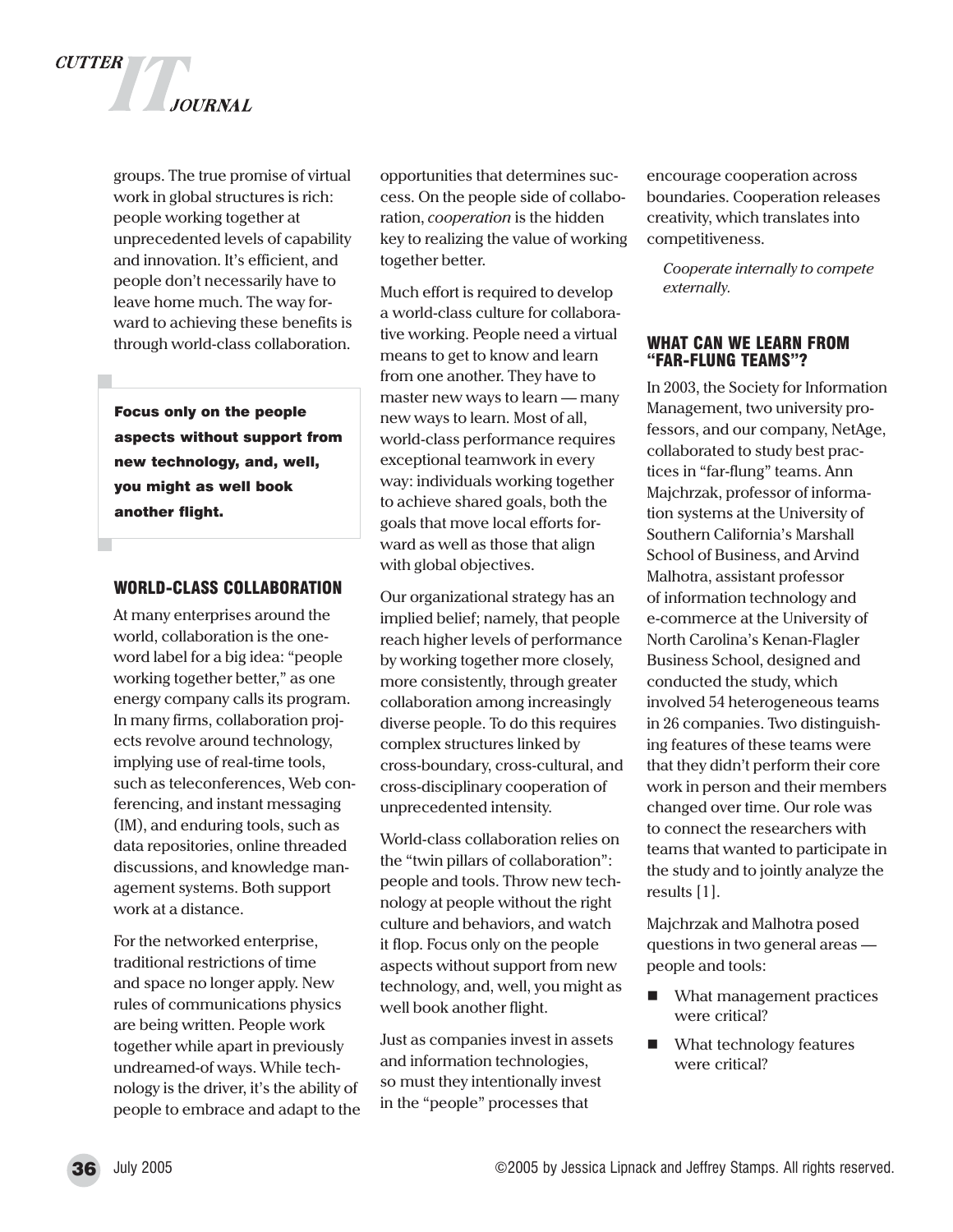This research on successful farflung teams, which operate at the extreme of virtual work, provides the clearest expression of the problems such teams pose and how to solve them. The study offers strong clues to emerging best practices for enterprise-wide collaboration. Working together, we identified three key findings:

- 1. Intellectual capital, not cost savings, is the greatest advantage of far-flung teams; the more diverse the better.
- 2. The most effective mix of technologies to support virtual working is teleconferencing coupled with IM and an online workspace — not video conferencing.
- 3. Team leaders worked hard to keep the team committed and connected.

#### Finding #1: Increased Intellectual Capital Is the Greatest Advantage of Far-Flung Teams

The myth surrounding far-flung teams is that cost is their driver. Our study found that the real benefit comes from the intellectual capital that virtual work makes available. Team leaders described their efforts as "revolutionary" in regard to innovation, new processes, and new business ventures. The efficiency of "always-on" work processes took advantage of people's penchant for staying put — the ease of working at any time rather than always waiting for face-to-face meetings. Why put people through the stress of travel when they can work more effectively by staying where they are?

*Successful virtual working means capability goes up (innovation) and expenses go down (efficiencies).*

To accommodate diversity, team leaders in the study overcorrected on inclusion. When in doubt, they included more people (new behavior) rather than fewer (old behavior). Global work benefits from good old word-of-mouth — one person passing news along to the next — albeit through new and unexpected means, such as a p.s. to an e-mail or a posting on a Web site. Operating on the principle of inclusion, so fundamental to virtual teams, the people on these teams feel as if they're part of the same conversation, which fuels the electronic equivalent of hallway chatter.

Our far-flung teams found that increasing diversity produced greater innovation. The reason? Greater diversity fundamentally allows a virtual team to deal with more complexity, as in the systems principle of "requisite variety." When things are complex, you need a diversity of skills and experiences to discover new ways to deal with unrelenting change.

One way teams practiced "alwayson innovation" was having members work in ad hoc pairs for a week or two. These couplings allowed people to get to know each other better and discouraged the formation of cliques. Within the strategic accounts team of a chemical products company, for example, the leader had team members partner temporarily to flesh out the details of their account plans.

These mini-teams then came together to compare notes and make modifications based on common patterns.

**CUTTER** 

The big benefit of far-flung work lies in the otherwise unavailable meshing of expertises, viewpoints, experiences, cultures, and responsibilities. Some of the teams' best practices were to:

- "Meet" often virtually
- Learn about differences in decision-making style
- **Explicitly identify and over**come language barriers
- Distribute leadership (among subject-matter experts, facilitators, and process owners, for example)
- Create a combined work process from individuals' work processes
- Conduct external reports virtually
- Carry out continuous "team tuning"

Instead of glossing over differences, the far-flung teams actively managed them as a *strategic advantage*. They surfaced barriers, impediments, and differences as early as possible, using their resolution as the catalyst for team building. This practice flies in the face of common wisdom about team building — that *forming* must take place before *storming* can begin. Our far-flung teams stormed to form. Take this finding to heart. Dive into the differences without delay.

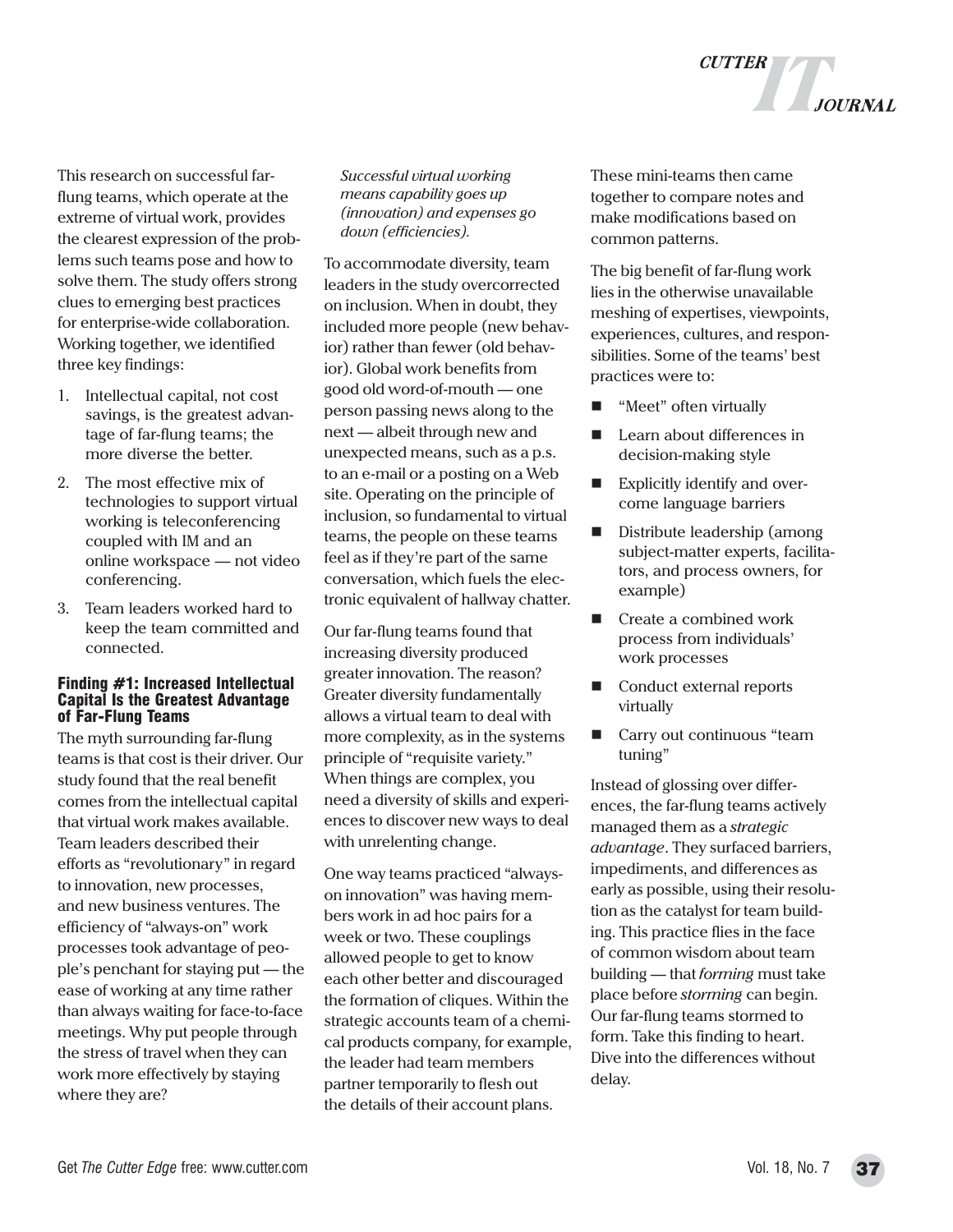

#### Finding #2: To Best Support Virtual Working, Use Teleconferencing Coupled with IM and an Online **Workspace**

Here's the data from the study:

- 89% of the far-flung teams used teleconferencing.
- 83% used living repositories.
- $\blacksquare$  45% used IM.
- 33% used video conferencing.

Frankly, at the time of the study, IM was not sanctioned by most of the enterprises — although nearly half of the far-flung teams used it. Stealth IM has erupted, just as stealth e-mail did in the early 1990s. Take heed on this one. IM is much more than private chat, offering as it does the subtle glue of "presence" for online groups. Encourage people to use it and distribute learning about it quickly. Expand your repertoire in real-time connectivity by using a wider spectrum of Web conferencing capabilities, particularly for meetings.

To understand the finding on videoconferencing, consider the managerial and operational-level, not executive-level, nature of our teams. In our experience, videoconferencing has been best used at the executive level and when organizations are new.

The way in which the study teams used their data repositories is striking. Most teams used their repositories as "living rooms," not posterboard Web sites. The teams worked together in their rooms, with all documents posted and little distribution by attachment. Many teams in the study had variations

of one basic rule: e-mail is only for one-on-one interaction. Among our teams, online discussions took place in the rooms. Some far-flung teams made a rigorous practice of using their team rooms during their teleconferences.

We recommend that this teleconferencing-repository combination become the anchor collaboration protocol for virtual teams. Use it even for face-to-face meetings. The use of a team room sets the standard and introduces skills people will need to work virtually even in a familiar collocated setting.

Successful virtual working requires both real-time (synchronous) and enduring (asynchronous repository) capabilities. But what is historically new? Not the tools striving to provide the virtual equivalent of faceto-face interaction but rather the group memory made possible by the repository. In this historically new digital place lies the greatest unmined organizational capability offered by collaboration technology.

*The persisting team spaces made possible by the repository are key to world-class collaboration.*

#### Finding #3: Team Leaders Worked Hard to Keep Their Teams Committed and Connected

There seems to be a centripetal force working against virtual teams, flinging members apart, cutting their sense of connectedness. Add this to the normal challenges that teams face — trust issues, gossip, power struggles, even finding a convenient time to get

together — and it's easy to see why some virtual teams do fly apart. Not ours.

The team leaders in our study were intense communicators; one estimated he spent 10-15 hours a week just on the phone. Teleconferences, telephone calls, Web postings, and instant messages all contributed to our teams' overall sense of inclusion. And that was only the beginning of how much effort leaders had to devote. While our team members were part-time, many indicated that leadership of these teams was more than full-time.

Just as in-place teams develop their own shorthand, acronyms, and in jokes, so did our far-flung teams. One Latin American team even invented its own *lingua franca*, "Portuñol," which both Spanish and Portuguese speakers understood. It is not unlikely that other teams faced the same circumstances and responded with similar creativity.

Many teams find it necessary to compile glossaries, as did one of our teams. Although this geographically distributed team was all-American, its members nevertheless used technical terms differently. This act of group definition, in which people concur on the meaning of things, is a powerful device for gaining commitment. We're on the same team if we speak the same language. Our teams found this to be true.

Extend glossary definition further, and we find our teams sharing work processes for their projects, amalgamating everyone's unique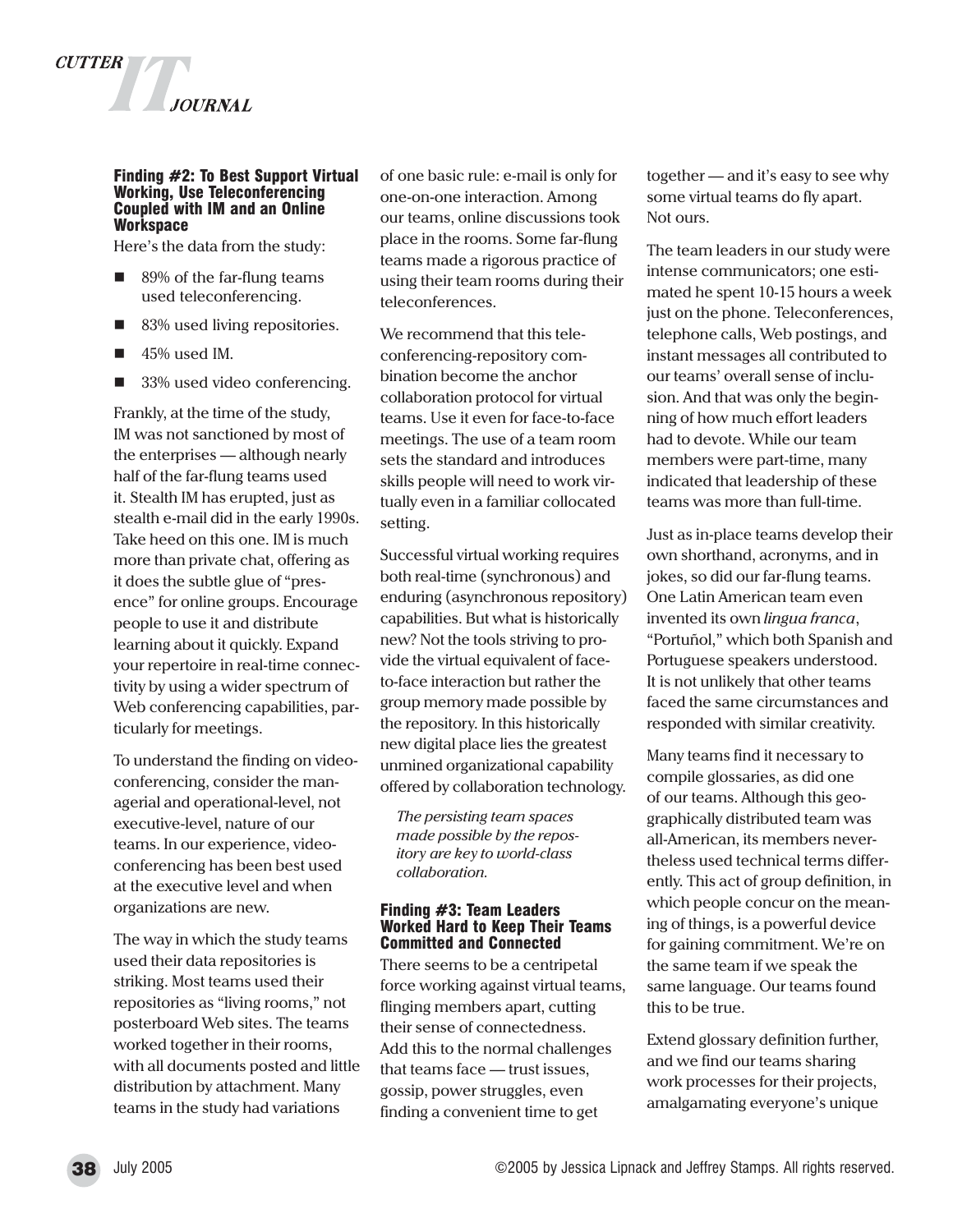

approaches. Synchronization of phases, stage-gates, and expectations around deliverables brings distant team members into the same mental frame.

One of our leaders, Tom Kunz, Shell Chemical's Global Finance Manager, Lower Olefins, was creative in his attempts to gain commitment among his global team members in Singapore, Kuala Lumpur, London, and Houston. Early in the project, he put together a slide with all the team members' pictures arrayed around a clock. For meetings, he insisted that everyone log onto the same Web site, where the slide was posted along with the meeting's agenda. He started teleconferences with ice-breaker questions that required people to say something personal, such as "What's your favorite meal?" or "Who was your best teacher?" Then he called on people in order, going around the clock. This allowed everyone to see what each team member looked like as he or she talked. (Soon telecommunications advances will no doubt make this tactic obsolete, as the first versions of desktop multipoint video are upon us.) Similarly, Kunz designed a survey asking about people's pastimes, their heroes, and their favorite music. These are simple ideas, but a wealth of unforeseen connections can grow from them.

No matter how many techniques a team comes up with internally, however, external forces are strong magnets, pulling members away. To keep their team members

focused, our leaders were careful to negotiate explicit contracts with each respective home office manager. Clarity about expectations proved important, including how performance would be reported and rewarded.

There's no question that it requires effort to keep virtual teams together. But as one senior virtual team leader said to us, "Why would I spend 24 hours travelling for a 90 minute meeting when I can stay here and get so much more done?"

#### PRACTICE VIRTUAL MEETINGS

Our far-flung teams faced space, time, and technology challenges, but this did not deter them from trying new things. When one method didn't work, they moved to another. When "the system" prevented them from doing something, like IM, they went around it. Communication is the lifeblood of virtual teams.

Meetings are the most basic of group activities. Improvements in meeting effectiveness and efficiency offer enormous leverage at all levels and across all specialties and across all societies. For executives, the higher they go, the more time they spend in meetings. For managers in multiple teams, meetings *are* the work. For operating staff, who need to continuously improve their ability to work smarter with more people further away, meetings are on the rise, both internally with managers and externally with vendors, partners, and customers.

To improve meetings, we can make gains by using better communications technology, improved meeting behavior [2], and, most particularly, the historically new capability to create a shared meeting memory, a persistent workplace that enables smarter groups. There is always going to be someone or several someones who can't make a meeting. Speed things up immediately by refusing to wait until the meeting fits into everyone's diary. To reduce the problem of absentee members, remove the face-to-face attendance requirement; to eliminate it, record the meeting in the team room.

When "the system" prevented our teams from doing something, like instant messaging, they went around it.

Expedite the collaborative process by adopting virtual-meeting capability as the standard — even when teams are meeting face to face. At a minimum, this means you need the far-flung combo: teleconferences with online workspaces. Pepper in Web conferencing and video conferencing as needed — so long as it's easy (no long trips to video conferencing facilities). Make sure all physical conference rooms have network connections so that everyone can use their laptops and attach to beamers. Equip such rooms with good teleconferencing devices so people don't have to yell or move seats to be heard. Make as